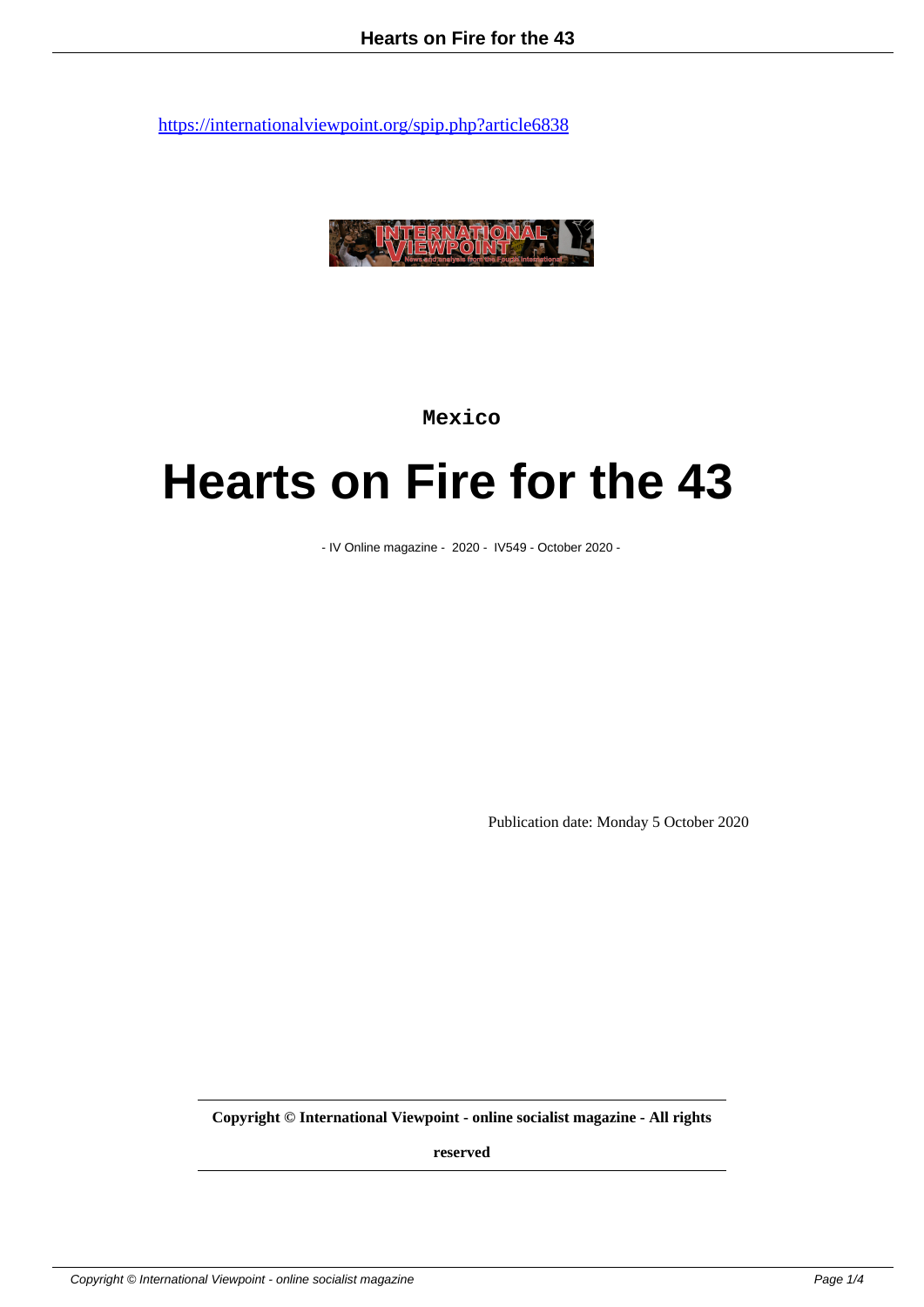## **On the sixth anniversary of the forced disappearance of the 43 Ayoztinapa college students, a flurry of developments is spurring optimism among long traumatized relatives of the students and their dedicated core of supporters.**

Nonetheless, frustration and outrage boil among relatives as well as the latest generation of Ayotzinapa students and other student teachers from colleges across Mexico, who waged militant demonstrations last week in Iguala, Guerrero, where the students were forcibly disappeared by Mexican security forces the evening of September 26-27, 2014, and in the Guerrero state capital Chilpancingo. Both actions ended in the partial destruction of state government buildings and property.

The students demanded punishment for officials linked to the mysterious disappearance of videos presumably recorded at IgualaâEuros"s court building which could show the students carted off the evening of their disappearance.

âEurosoeThe lack of truth is part of the social inequality gap that we suffer in Mexico,âEuros wrote in La Jornada Abel Barrera Hernandez of GuerreroâEuros"s Tlachinollan Human Rights Center of the Mountain, a leading advocate for and ally of Ayotzinapa parents and relatives whoâEuros"ve waged a relentless struggle for years thatâEuros"s kept the 43 students on the national agenda.

âEurosoeThose of us who work in the countryside are not only burdened by centuries of abandonment but also strongman governments, military repression, persecutions, tortures and forced disappearancesâEuros¦.Our heart is on fire waiting for the shining moment of truth.âEuros

BarreraâEuros"s sentiments were very much on display September 26 and 27, when thousands of Mexicans marched in the states of Chiapas, Oaxaca, Mexico City, Morelos, Guerrero, Michoacan and Chihuahua, according to press reports.

At a September 26 press conference, Mexican President Andres Manuel Lopez Obrador (AMLO) vowed to get to the bottom of the Ayotzinapa affair.

âEurosoeI want to reaffirm my commitment to continue with the goal of clarifying what happened, and that the truth-the authentic truth-be known. That is the commitment,âEuros said Lopez Obrador. âEurosoeAnd as always that we know the whereabouts of the young men and punish the responsible parties.âEuros

The PresidentâEuros"s office says 80 people have been detained so far this year in the Ayotzinapa investigation and 70 arrest warrants issued for individuals, including Tomas Zeron, a former high-ranking federal justice department official who is accused of cover-up and document falsification.

According to officials, efforts are underway to extradite Zeron from Israel. Many of the legal charges pursued by AMLOâEuros"s government relate to the alleged torture of suspects in the disappearance and the fabrication of a now largely discredited âEurosoehistoric truthâEuros under the previous presidential administration of Enrique Pena Nieto which held that the 43 students were abducted by police and paid killers and all the victims were taken to the Cocula dump, where they were killed and burned in a large fire.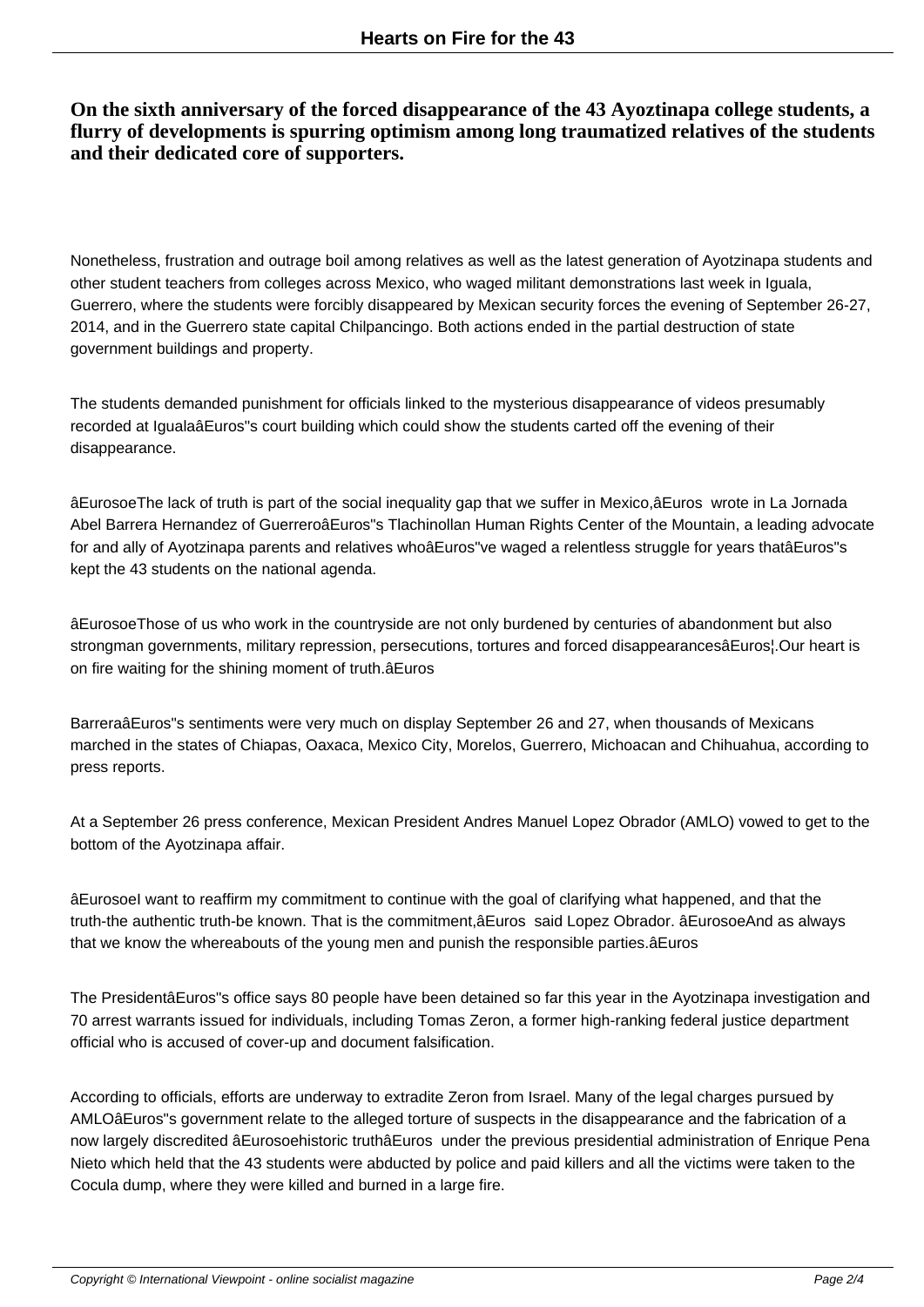An investigation of the world renowned Argentine Forensic Anthropology Team, however, did not find evidence of the type of fire required to incinerate 43 bodies at the Cocula site; no remains of the students were ever discovered at the dump.

The all-died-at-the-dump story was further weakened when AustriaâEuros"s Innsbruck University recently identified remains belonging to missing Ayotzinapa student Cristian Alfonso Rodriguez Telumbre; the young manâEuros"s remains were previously recovered about a half mile away from the dump.

An alternative line of investigation that the students were divided up and whisked to different places was bolstered by comments made by Mexican Federal Prosecutor Alejandro Gertz Manero to La Jornada newspaper last July that the 43 students, who formed part of a larger group engaged in seizing buses in Iguala for use as transportation to a planned demonstration were confused with members of a rival drug organization, detained by multiple security forces and then summarily executed.

Other developments portending progress in the search for the truth include the establishment of an Ayotzinapa truth and justice commission promoted by parents, a new investigation announced by the head of MexicoâEuros"s official National Human Rights Commission and formal agreements with a host of international partners. These include the United Nations, Innsbruck University, the Argentine forensic specialists and the Inter-American Commission on Human RightâEuros"s Interdisciplinary Group of Independent Experts (GIEI), an investigative body of foreign experts which was invited in by the former Pena Nieto government but not allowed to continue its work in Mexico after issuing a couple of inconvenient reports that departed from the premises of the âEurosoehistoric truth.âEuros Under AMLOâEuros"S administration, the GIEI is back in town.

To be sure, serious obstacles crowd the road to the truth, not the least among them the resistance of powerful interests which might be involved in the crime as well as the notoriously bureaucratic and reputedly corrupt judicial system where the Ayotzinapa cases have been fragmented and delayed.

Another glaring example of justice denied surrounds the outright murders of six people in Iguala on the evening of September 26-27, three Ayotzinapa students and three civilians who happened to be in the wrong place at the wrong time. Gathering cobwebs in the court system, the murder cases have largely been overshadowed by the mass abduction of the 43 missing students.

Mario Patron, longtime Mexican human rights attorney and former director of the Miguel Agustin Pro Juarez Human Rights Center which has represented Ayotzinapa parents, identifies another huge barrier standing in the way of truth and justice.

âEurosoeThe environment of macro-criminality that was operative in Guerrero at the time of the events has not been clarified,âEuros Patron recently wrote in La Jornada. According to Patron, one of the strong points in the previous GIEI reports was zeroing in on the largesse and mechanics of an operation that disappeared dozens of students over an eight hour period and with ample resources drawn from throughout the northern region of Guerrero state.

âEurosoeThat could only happen by means of a criminal structure that connected organized crime with distinct levels of government,âEuros Patron continued. âEurosoeItâEuros"s pertinent to reiterate that, when we speak of macro-criminality, we refer to criminality strengthened from the State, in which public institutions work for the interests of organized crime.âEuros

Six years after the Night of Iguala, the case of the 43 perhaps stands as the litmus test in determining the nature of the Mexican State. What will prevail? A viable State committed to human rights, justice and democracy or an